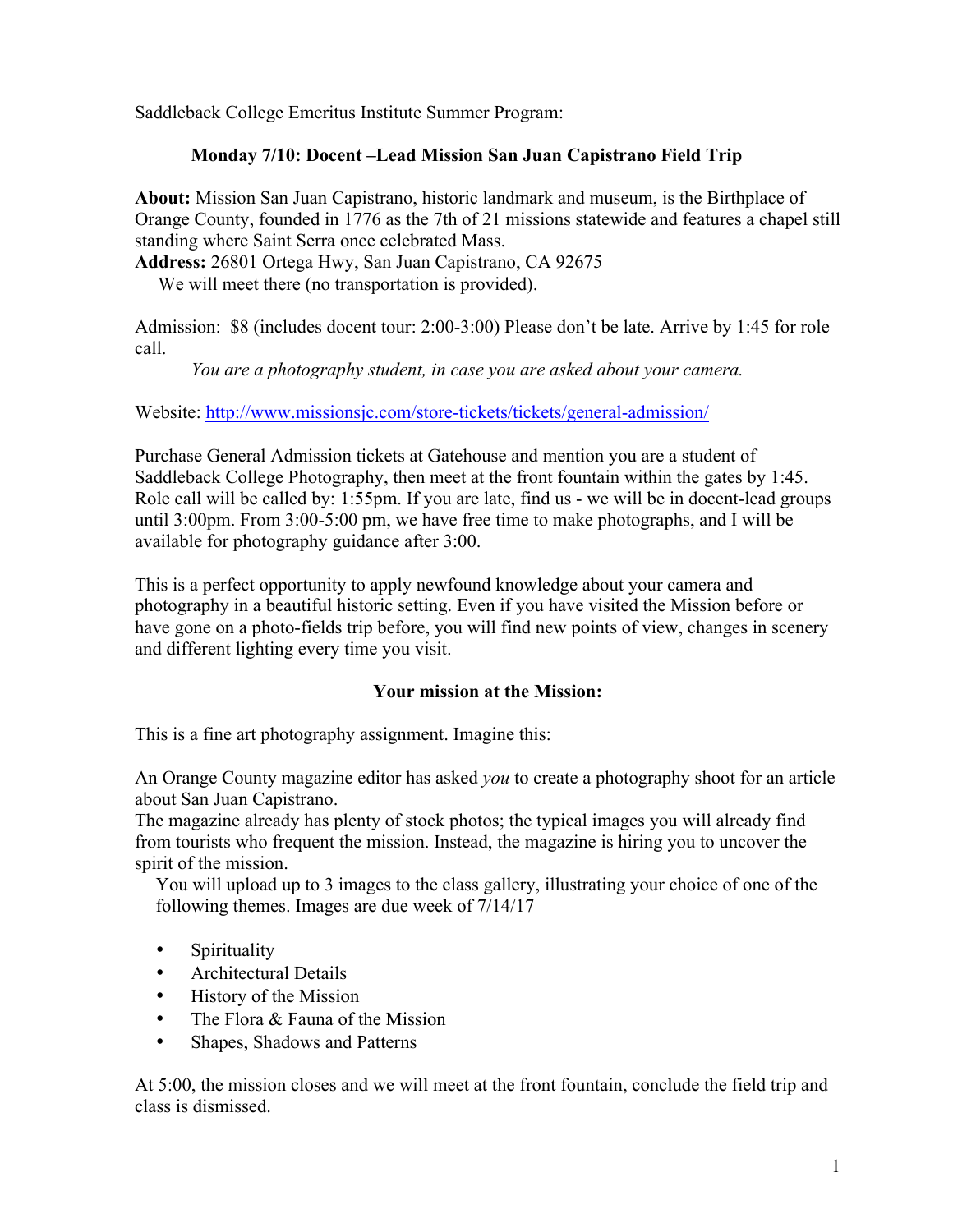Make a day of it! Here are some of the businesses, non-profits and points of interest which occupy historic buildings a within walking distance of the Mission:

**We Olive & Wine Bar**, artesian oils and gourmet food in the 1920 Ferris Kelly Building **Mission Fine Art Gallery**, original fine art from local artists in the 1920 Ferris Kelly Building **The Bookstore**, gently-used books in the 1983 Michael Graves designed library **O'Neill Museum**, home of the Historical Society in the 1870 Garcia/Pryor House **Trevor's at the Tracks**, American fare in the 1894 Capistrano Depot **Montanez Adobe and Historical Walking Tour** in the 1794 Montanez Adobe **Blas Aguilar Adobe Museum**, Acjachemen Indian culture in the 1794 Blas Aguilar Adobe **El Adobe de Capistrano Mexican Steakhouse** in the 1797 Miguel Yorba Adobe **Rancho Capistrano Winery**, wine and bistro in the 1938 Vaquero West Building **Sundried Tomato American Bistros & Catering** in the 1789 Valenzuela Adobe **The Tea House on Los Rios** in the 1910 Rodman House **Ellie's Table**, bakery and cafe in the 1883 Judge Egan House **Mission Store**, unique gifts and memorabilia in the 1776 Mission San Juan Capistrano

Intertwined with these historic treasures are associate businesses and non-profits, including:

**The Old Barn Antique Mall, full of historic riches Zia Jewelry**, unique artistic designs **The Camino Real Playhouse**, every historic western town needs a playhouse! **3:16 Bakery Shop**, to satisfy your sweet tooth **Cedar Creek Inn, warm Craftsman style eatery Five Vines Wine Bar**, wines, beers with small and hearty bites L'Hirondelle Restaurant, Belgian-French Bistro fare **Swallow's Inn, old school country western bar Taqueria El Campeon**, counter service Mexican food

Entertainment, events, tours and activities are listed on our Heritage Tourism Association map. Be sure to ask for your FREE map at the gate of the Mission San Juan Capistrano.

For more information, contact the Mission at (949) 234-1312.

## **Founders**

Cedar Creek Inn El Adobe de Capistrano Inn at the Mission San Juan Capistrano - Coming Soon Mission San Juan Capistrano **Mission Store** Rancho Mission Viejo Sundried Tomato American Bistros & Catering Swallow's Inn